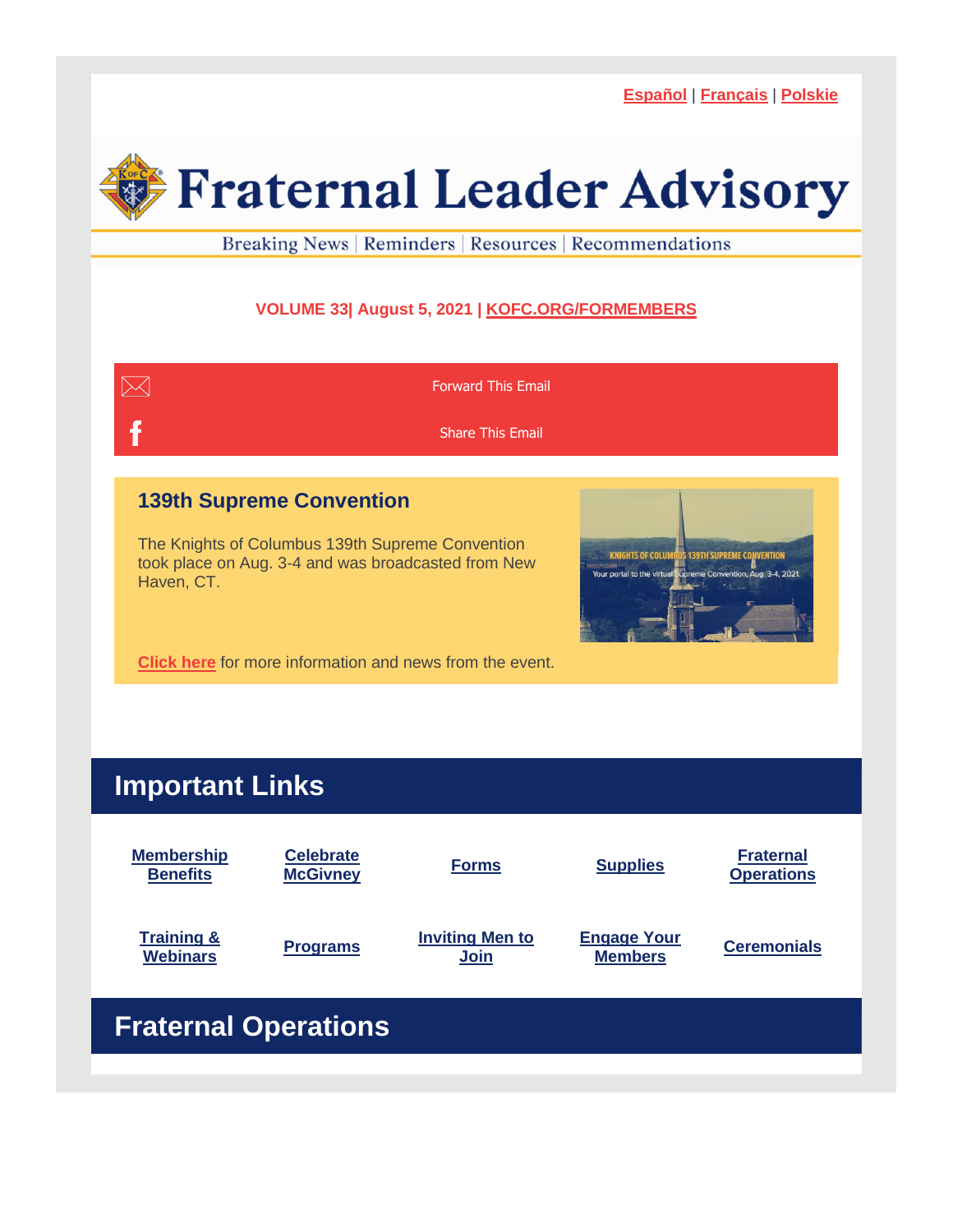#### **Upcoming Due Dates:**

- **Aug. 15:** *[Semiannual](https://r20.rs6.net/tn.jsp?f=001djunHhgWaR98gcM6xaU_XMhjOuer7Fq92LfOcw-2GLw3eBMc7ArgYTpsrQo4r2seeAoMbpxj--DPPp6HXDd6KjCNQTHK73JIjLJneoCdK9YNBIQHtf4-BNqcd87mpuYz-HW6m2z-Tts-YipVIjwXuhRrLqjstE6pbZZM4ZhoWR_clO8dV9mkOzDaSU_RcE0EgBjIUx3RQdDH-VOIyjnDV-FVy7OVyftfBjNarpMS1zBCDBnNNyJNsZTbspoGBVmPCGLXbAlMuhXiNYiqLV2V9ipWUKBGh5jN_Xap7ukC1SyMZVXGF74iAGpI-GogO-nW&c=68y_ZefG7ZpqpivhuyWVU7KAMy3ACg7PC45h7gEZc-U1mIEJ3yGwwg==&ch=qMiwcS23nsGgzbcGQ74VLohTXS_GsEumlApKwQIhXIBYKaovHgU5FA==) Council [Audit](https://r20.rs6.net/tn.jsp?f=001djunHhgWaR98gcM6xaU_XMhjOuer7Fq92LfOcw-2GLw3eBMc7ArgYTpsrQo4r2seeAoMbpxj--DPPp6HXDd6KjCNQTHK73JIjLJneoCdK9YNBIQHtf4-BNqcd87mpuYz-HW6m2z-Tts-YipVIjwXuhRrLqjstE6pbZZM4ZhoWR_clO8dV9mkOzDaSU_RcE0EgBjIUx3RQdDH-VOIyjnDV-FVy7OVyftfBjNarpMS1zBCDBnNNyJNsZTbspoGBVmPCGLXbAlMuhXiNYiqLV2V9ipWUKBGh5jN_Xap7ukC1SyMZVXGF74iAGpI-GogO-nW&c=68y_ZefG7ZpqpivhuyWVU7KAMy3ACg7PC45h7gEZc-U1mIEJ3yGwwg==&ch=qMiwcS23nsGgzbcGQ74VLohTXS_GsEumlApKwQIhXIBYKaovHgU5FA==)* (#1295)
	- Watch this **[training](https://r20.rs6.net/tn.jsp?f=001djunHhgWaR98gcM6xaU_XMhjOuer7Fq92LfOcw-2GLw3eBMc7ArgYQEInfA802V4JbAnGrawzvx8aWlqMA9oSF8kUaJ5VZn3fsW7anpsXigxe31ojmqO25wk3j61o-PvVPnkFOiGLxTCfiIdNlczGE_VDFfPWex_olTAKC9U4iZIQGRMoxNTYLlLF9g14mkS2q5v1XlJ2uk9seRTER40Qj1o5DWb82Jqg3aPuRRcmTKBrDdd8y2UByk7Km_Dxl9DipKQ1q2n98aqT7K5e5LPxcmwRfSLdSkp3vFkoPm37BzUXvuAKA0jfA==&c=68y_ZefG7ZpqpivhuyWVU7KAMy3ACg7PC45h7gEZc-U1mIEJ3yGwwg==&ch=qMiwcS23nsGgzbcGQ74VLohTXS_GsEumlApKwQIhXIBYKaovHgU5FA==) video** on how to complete and submit this form for your council

| <b>Environment Council Audit Human andrea Dan 31st</b>                                                                                                                                                                                                                                                                                                                                                                                                                                                                                                                       | 7.73                                                                                                                                             |                                                                                                                                                                                                                                                                                                                                                                                                                                                                                                                                                                                                                                                                                                                                         | o              |
|------------------------------------------------------------------------------------------------------------------------------------------------------------------------------------------------------------------------------------------------------------------------------------------------------------------------------------------------------------------------------------------------------------------------------------------------------------------------------------------------------------------------------------------------------------------------------|--------------------------------------------------------------------------------------------------------------------------------------------------|-----------------------------------------------------------------------------------------------------------------------------------------------------------------------------------------------------------------------------------------------------------------------------------------------------------------------------------------------------------------------------------------------------------------------------------------------------------------------------------------------------------------------------------------------------------------------------------------------------------------------------------------------------------------------------------------------------------------------------------------|----------------|
| <b>KNIGHTS</b>                                                                                                                                                                                                                                                                                                                                                                                                                                                                                                                                                               |                                                                                                                                                  | SEMIANNUAL COUNCIL AUDIT REPORT<br>TOR PERIOD INDED DECEMBER 31, 30                                                                                                                                                                                                                                                                                                                                                                                                                                                                                                                                                                                                                                                                     |                |
| DOUNCE, NO.                                                                                                                                                                                                                                                                                                                                                                                                                                                                                                                                                                  | <b>GTY</b><br>ARTHRACHUSE<br>WANTED & A.                                                                                                         | Our By, FEDERAMY 10<br>stars                                                                                                                                                                                                                                                                                                                                                                                                                                                                                                                                                                                                                                                                                                            |                |
| <b>ADDITIONAL</b><br>has wentern start of percent<br><b>STATISTICS</b><br>Escalas from other councils<br>Taroles-about to insurance<br>Transferior bis to announce<br>Reservices<br>Total for contact:<br>Minor brint delivations<br><b>Builder chemise's end of period</b><br>Our council upon Marriage Mariag-<br>FARKLE, BOSTON<br>Cash or hard beginning of peerst<br>Cost renders - from video con-<br>Cost received finit rates sources<br><b>Existent find and languisti</b><br>Tringf meetings and<br>Europeaned to transporte<br>Could cit hourst at work of period | <b>Automobile</b><br><b>Counting</b><br>AWARANS<br><b>SPARNERS</b><br>without ar DA<br><b>MISSION COLL</b><br><b>Promotion</b> St<br>Delhamensen | <b>Billion Corporate</b><br>am James I Feb.<br>Newborn, apply<br><b>Station</b><br>Technology - Inc. An analy<br>u<br>when his either cross-<br><b>Not shake forms</b><br><b>Editorial Importance, In Stills suppliers</b><br><b>A Journal</b><br><b>Sentric Resources Million Cookies</b><br><b>Side of the</b><br><b>Granus for come</b><br>and Schweizer & In surreliant<br>TRANSATTIONS<br><b>Theat</b><br>Castlem hand first<br>April patriot<br><b>Received Nicola</b><br>An excellent<br>distant works<br>and French Av<br>Per carrie: Suprema Quantil<br>Form more?<br><b>Below of substitute and property and</b><br>Standberg At san Hallyer Aricha<br>Marylaneoin<br>Total distrustructure<br><b>Box Engineers can brack</b> | ۰<br>$\bullet$ |
|                                                                                                                                                                                                                                                                                                                                                                                                                                                                                                                                                                              | <b>SCHEDULE C - ARRETS AND LIANS FEED</b>                                                                                                        |                                                                                                                                                                                                                                                                                                                                                                                                                                                                                                                                                                                                                                                                                                                                         |                |
| ASSETT<br><b>Cash</b><br><b>Unifered Net</b>                                                                                                                                                                                                                                                                                                                                                                                                                                                                                                                                 |                                                                                                                                                  | Lists First<br>Dat Supreme Council<br>Per sache                                                                                                                                                                                                                                                                                                                                                                                                                                                                                                                                                                                                                                                                                         |                |

#### **July 1, 2021 - Supreme Assessments Waived**

The Board of Directors has waived all July 1, 2021, Supreme Council assessments. As we all continue to fight the ramifications of the pandemic, this action will free up resources for council **COVID [recovery](https://r20.rs6.net/tn.jsp?f=001djunHhgWaR98gcM6xaU_XMhjOuer7Fq92LfOcw-2GLw3eBMc7ArgYaAbualkcU3Fem4bGoVvaZNi2DTCd1YWY6-oYHZqWkpcsHPQlOzrxxHyrzjgSVuOIHF5tPAlDEvEjuhCkWMqBUOMfB0yV4sRYJ6TCtZFMpYw76PCQbtn90BSRS15cIVgCKgmlhnFslxk6c7_cDCW1pI4pXLnmFCl0LDJIFGDX5JewpcKB0_knd7P5M4CiKHizsEl6FNPKss9Sqw7LdoZ8fZLRB9dagoR3iQo06yDPjbuX-9WoYTMK5E1pdH-O1xvdeq_Ozlk55L4D27RW-oV17jCFGMJwGKwAMifRj6d2ULj6vesiAyzlh0=&c=68y_ZefG7ZpqpivhuyWVU7KAMy3ACg7PC45h7gEZc-U1mIEJ3yGwwg==&ch=qMiwcS23nsGgzbcGQ74VLohTXS_GsEumlApKwQIhXIBYKaovHgU5FA==)** efforts.

#### **2020-2021 Star Council Award Winners**

Congratulations to our **Council Award [winners](https://r20.rs6.net/tn.jsp?f=001djunHhgWaR98gcM6xaU_XMhjOuer7Fq92LfOcw-2GLw3eBMc7ArgYQEInfA802V4jLxkMsgOUTfItTBdZQNjC003Gm5Sy1Ymfut0xawXCPGcFCVep062BdkmsO1XPobKX823hozzFvTYehLQ4qun__vZ0rC_W4PVz9Pxn54DNO7siF9cVVBSzc_bp4d7B0G9aCaLxzvYBM8HxAQMvF-ibuYOeGPF3e7SsHkrOb1U_Gw=&c=68y_ZefG7ZpqpivhuyWVU7KAMy3ACg7PC45h7gEZc-U1mIEJ3yGwwg==&ch=qMiwcS23nsGgzbcGQ74VLohTXS_GsEumlApKwQIhXIBYKaovHgU5FA==)**. On behalf of the many lives you touched this year, thank you for your hard work, perseverance, and adaptability during challenging circumstances.

## **Trainings & Webinars**

## **Faith in Action & Your Council**

#### **August 26, 2021 | 8:00 PM EDT**

All councils are called to be Faith in Action councils, that is councils who through their programs and events seek to provide for those in need and evangelize the Gospel. In this webinar, we will review the Faith in Action program model and available program resources as well as discuss ways for your council to be visible and known as a Faith in Action council.

**[Register](https://r20.rs6.net/tn.jsp?f=001djunHhgWaR98gcM6xaU_XMhjOuer7Fq92LfOcw-2GLw3eBMc7ArgYQEInfA802V4bkIkc39N1W0Z4Gfyp-d3fm1a8sy05Nj7F_sDuj0lciEROXmDp6oR1cw-sM-n6QfBVnXJQLX8QlAq0KRNU7KFEGgf9DCOrw2NrIaQZ9B0Y37CuWnr76U95M8CmqrPZdv9lYfb1yN1ny6cukFwNJQv5w6bT9IPtBmG_rd80io3mfs=&c=68y_ZefG7ZpqpivhuyWVU7KAMy3ACg7PC45h7gEZc-U1mIEJ3yGwwg==&ch=qMiwcS23nsGgzbcGQ74VLohTXS_GsEumlApKwQIhXIBYKaovHgU5FA==) Now!**

# **Evangelization and Faith Formation**

**ANNOUNCEMENTS & HIGHLIGHTS**

**Catholic Citizenship Essay Contest**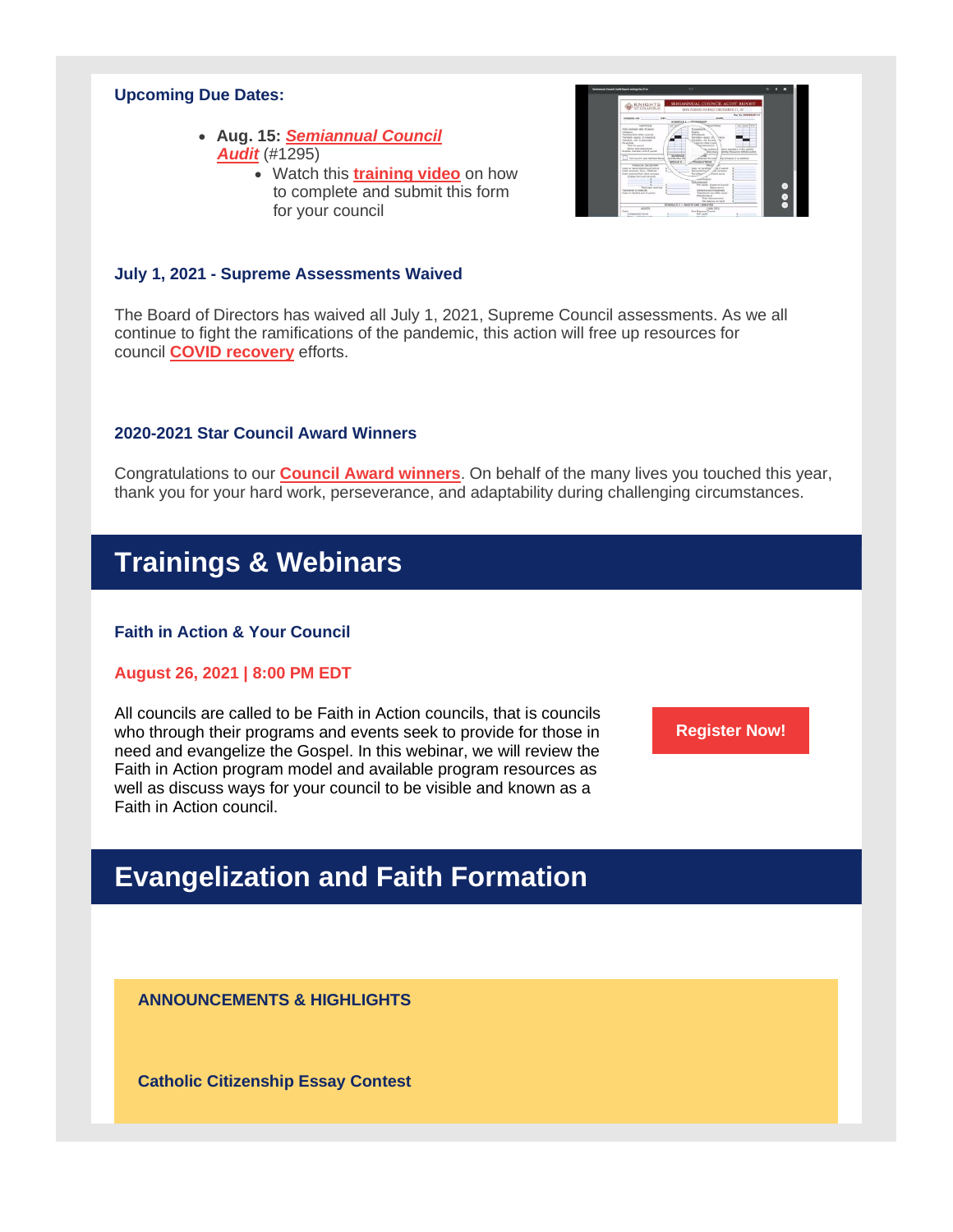This year the Knights of Columbus Catholic Citizenship Essay contest prompt is

"**Describe some everyday obstacles to living a life of authentic faith, and how to overcome them, while providing examples from your own life."**

**[Click](https://r20.rs6.net/tn.jsp?f=001djunHhgWaR98gcM6xaU_XMhjOuer7Fq92LfOcw-2GLw3eBMc7ArgYVUAmNYlaHeVABEdE5t9FkJ5EJ74x39z_G74jw71wGJSdWPP-55F_7PYjm4GWzELmUnXl9POBCQIfYPTLK41mMLM5NWeoZUBPHNy0ewSNtqLR22aocHY8kfFhXTy9-GsR_avwKgRBRSuWSTVQFZYjk9qOQWdn0yTcZyAUFOG9XTODWBpPxBkA3i2BJiAoQ2fTZPVNdgDcnwoLHv8rZQR1OTSP4XlN5r3vjBcyBY2FX7Toh2zjqIOlMFmkKC2CR5hhFAfDQ-HtIMKN5yTLQ3-GHhG1fvjLC3843uNE_HTkuLrZQOfHaFNmoWBPGipBhJz1w==&c=68y_ZefG7ZpqpivhuyWVU7KAMy3ACg7PC45h7gEZc-U1mIEJ3yGwwg==&ch=qMiwcS23nsGgzbcGQ74VLohTXS_GsEumlApKwQIhXIBYKaovHgU5FA==) here** for more information about this program.

### *Important Updates:*

- All **[Supplies](https://r20.rs6.net/tn.jsp?f=001djunHhgWaR98gcM6xaU_XMhjOuer7Fq92LfOcw-2GLw3eBMc7ArgYWvn1qjcL7vIJ5cAG9J-IydEV99KGlNgbNkujA3Ux8PM9vU7Q_R_5N5oo4lU0nvAsP3YWLTxLviSW30ZN0p7mA9VC9tFtq36or8TuwbW7mKujlzpyAMu9r5eZST6sbB42C50wW-azjAT5mjgHrOwbFAHn6O6Wx9-PAyRjUk2wCxA5WY8BQcn5pNVsNwAzhJDNWErtwSXIq_-hrJ9sVkOGvNMDy0IqaHHb4AGV5jzV1J745fQaSX9fSpL6kTE1-kvuXGPzFy6iQSW&c=68y_ZefG7ZpqpivhuyWVU7KAMy3ACg7PC45h7gEZc-U1mIEJ3yGwwg==&ch=qMiwcS23nsGgzbcGQ74VLohTXS_GsEumlApKwQIhXIBYKaovHgU5FA==) Online** and **[Knights](https://r20.rs6.net/tn.jsp?f=001djunHhgWaR98gcM6xaU_XMhjOuer7Fq92LfOcw-2GLw3eBMc7ArgYXv-sINYw_xAP89A_3tgw4z8zBLlz_ZGk2NIa5C4HNwpJhPMS7X5qEmFC7lcSyfJKy0vxbzUUaj7gCRL4Chhx0NixcmjKS6IUTS7KjLmz-dBaOWqOSMOKbnXIxLk2SwrYecg3bASvH8uF6QL0ItRLASdTrk4BUqfFrtRNYjV0EjQLJi96NFl8Y3JGU13K-WRa8VCR5l4mjik6qXzeaacJuA8Oyirgz93sg==&c=68y_ZefG7ZpqpivhuyWVU7KAMy3ACg7PC45h7gEZc-U1mIEJ3yGwwg==&ch=qMiwcS23nsGgzbcGQ74VLohTXS_GsEumlApKwQIhXIBYKaovHgU5FA==) Gear** purchases require real time payment using a debit/credit card. Consult the **Officers Desk [Reference](https://r20.rs6.net/tn.jsp?f=001djunHhgWaR98gcM6xaU_XMhjOuer7Fq92LfOcw-2GLw3eBMc7ArgYWvn1qjcL7vIJ5cAG9J-IydEV99KGlNgbNkujA3Ux8PM9vU7Q_R_5N5oo4lU0nvAsP3YWLTxLviSW30ZN0p7mA9VC9tFtq36or8TuwbW7mKujlzpyAMu9r5eZST6sbB42HeaY7xO-csO&c=68y_ZefG7ZpqpivhuyWVU7KAMy3ACg7PC45h7gEZc-U1mIEJ3yGwwg==&ch=qMiwcS23nsGgzbcGQ74VLohTXS_GsEumlApKwQIhXIBYKaovHgU5FA==)** for guidance.
- **[Family](https://r20.rs6.net/tn.jsp?f=001djunHhgWaR98gcM6xaU_XMhjOuer7Fq92LfOcw-2GLw3eBMc7ArgYXv-sINYw_xAyjzF-SrwEigMK4C1w9ULFZ9baur1foBsxVW8bmPYJxPJe-ofEvZZBUebeSNPjlP-PMBBU0F4gTPGqJz3m_dUtxaY3yL2URSJjQA8tmm3Zm4kWWojX5lvx5GRclkdP2RJk44ta5vp5ym-xujIOnTyRxXOjE773H2vIjF6Wr9kocQB3xhdLZtJbv22Ulbt7nWjTNSGmFEZr0oMIG6DdyGuvm0T8Ejzug7qvX9lOjK0X8ek0I-suvdokR8XobQ_49gpsYeaJop8MNsU0-EeAMqZmShmB12-rbN89_mWuOyi_L8=&c=68y_ZefG7ZpqpivhuyWVU7KAMy3ACg7PC45h7gEZc-U1mIEJ3yGwwg==&ch=qMiwcS23nsGgzbcGQ74VLohTXS_GsEumlApKwQIhXIBYKaovHgU5FA==) of the Month** submissions will **ONLY** be accepted through online submissions made through the *Fraternal [Programs](https://r20.rs6.net/tn.jsp?f=001djunHhgWaR98gcM6xaU_XMhjOuer7Fq92LfOcw-2GLw3eBMc7ArgYd_9gJc-ztu7sHInwnJktK_sL76_udVmgYkZwOktGchPpe4861obe7KqLRZUhN4l6_F-9fARt_wD4MF7OwKMCWvFIhK4J4pivjDIQhdFPWWITwdgZ7P1aCdh_c9nDjX1MKh0s8oUFEQM_g7MwlmNmcMBDbbmR_jL2lbDqKOQoc-E_NtNjs1b7XZe1OCSt4UHm7k44EsUAmjJlWNbvGkIb8Haw-n1ZqzOPBLQoDwhql3Ah8kr6_bi7jcf6I6UUGnr3ueNFKqIMIqGlrNUMd1laFb3ztdu0_O8RQ==&c=68y_ZefG7ZpqpivhuyWVU7KAMy3ACg7PC45h7gEZc-U1mIEJ3yGwwg==&ch=qMiwcS23nsGgzbcGQ74VLohTXS_GsEumlApKwQIhXIBYKaovHgU5FA==) Report [Form](https://r20.rs6.net/tn.jsp?f=001djunHhgWaR98gcM6xaU_XMhjOuer7Fq92LfOcw-2GLw3eBMc7ArgYd_9gJc-ztu7sHInwnJktK_sL76_udVmgYkZwOktGchPpe4861obe7KqLRZUhN4l6_F-9fARt_wD4MF7OwKMCWvFIhK4J4pivjDIQhdFPWWITwdgZ7P1aCdh_c9nDjX1MKh0s8oUFEQM_g7MwlmNmcMBDbbmR_jL2lbDqKOQoc-E_NtNjs1b7XZe1OCSt4UHm7k44EsUAmjJlWNbvGkIb8Haw-n1ZqzOPBLQoDwhql3Ah8kr6_bi7jcf6I6UUGnr3ueNFKqIMIqGlrNUMd1laFb3ztdu0_O8RQ==&c=68y_ZefG7ZpqpivhuyWVU7KAMy3ACg7PC45h7gEZc-U1mIEJ3yGwwg==&ch=qMiwcS23nsGgzbcGQ74VLohTXS_GsEumlApKwQIhXIBYKaovHgU5FA==)* (#10784) beginning this fraternal year.

#### *Important Dates:*

• Aug. 13 - Feast Day of Blessed Michael McGivney.

**Council Resources to Celebrate Blessed Michael [McGivney's](https://r20.rs6.net/tn.jsp?f=001djunHhgWaR98gcM6xaU_XMhjOuer7Fq92LfOcw-2GLw3eBMc7ArgYar6n6PzHgTYnufiX7IF18gAYWk-5R1JoTEyerLmXrK3l9sfXQPy5KeZnRwYn5sXA8f_dLEW4JRkNQBeQs89ArPIDobuRbwV0eS8mt87v-N4qGL0-zQ_Hc877bCgpEzxkxT0yJuBAYQf0JbWM2s5OuLZbxFVWOh4_-9xPvkj0KtsnQejNnsJ-zX_OFOi2ICO1unqnE_P05Zc_JPYoVS3JTl8OaC54bz7SxAeHU5Od92I-6BpIMc4Ch-GffhbgkBSB9CqHxzWq15rzEJfs6XqUaIF-zYUxKfT2t3ak1JXy4jq84yqBTlo-Kg=&c=68y_ZefG7ZpqpivhuyWVU7KAMy3ACg7PC45h7gEZc-U1mIEJ3yGwwg==&ch=qMiwcS23nsGgzbcGQ74VLohTXS_GsEumlApKwQIhXIBYKaovHgU5FA==) Feast Day!**

## **PLANNING AHEAD**

Early and proactive planning is key to a successful year. Consider important dates (mentioned above) and key seasons to ensure you're prepared ahead of time for events and programs.



- Click **[here](https://r20.rs6.net/tn.jsp?f=001djunHhgWaR98gcM6xaU_XMhjOuer7Fq92LfOcw-2GLw3eBMc7ArgYXvAx_fJew2q8RCukohbwKMFLEfGz55WbxT1gQjakzSvQcC_wcV77awv8pIZGFi0v4rejytTPPyPNwte2Kw2XXd0Do7abIctL24rFzg9EE478_UkrdVg85Ulr3pNojf4cGSxyPAMLC0heGPtue0NH42kCNZ5a8EyAEk7Jpxb3pgm4LHbQts_e6iZhcZHUyGeZK4rbvssgbt2K31jilLzCg6JmSE-5-iQHeqDWQa1cWpZoFIDJzIRbcVBm7yiGUVfyb6rd5dmcrZS6e-jwM8ziKpD9tyRGljFBSkPxu-N-HQ08l_ZAO9EMnXMeUTCEkqknw==&c=68y_ZefG7ZpqpivhuyWVU7KAMy3ACg7PC45h7gEZc-U1mIEJ3yGwwg==&ch=qMiwcS23nsGgzbcGQ74VLohTXS_GsEumlApKwQIhXIBYKaovHgU5FA==)** for all necessary Program Resources to aid your planning.
- Use these tools and tips alongside your **[Fraternal](https://r20.rs6.net/tn.jsp?f=001djunHhgWaR98gcM6xaU_XMhjOuer7Fq92LfOcw-2GLw3eBMc7ArgYQEInfA802V4e9UaXMEW99ezwVhxKap2f4FLhHb5EdT3Jud4k2XPCgitwtYitOpEvYShVCqedyWmnHX7RbNoj0iF1WWHKSvTAetuBA-kHTjzKS0qgc5snGJ-x2kKZHAKVyDb0D2ZDCwIwZGpOadmlRl6a_iKirw8mzRfmDuiBO42DBA3KU4TYfYm-OMksvBv1ZFB0maUZBP0cv1sekLaFgWj4wKOmpdDWiJEA-arKvRtM2_s4-8q1xGrvzKCq8m9EC-kXhlaMBAkMTs8rw5EGrzQOnUwfqVFPHGTJJx4uveA6SD59TCYjRI=&c=68y_ZefG7ZpqpivhuyWVU7KAMy3ACg7PC45h7gEZc-U1mIEJ3yGwwg==&ch=qMiwcS23nsGgzbcGQ74VLohTXS_GsEumlApKwQIhXIBYKaovHgU5FA==) [Planner.](https://r20.rs6.net/tn.jsp?f=001djunHhgWaR98gcM6xaU_XMhjOuer7Fq92LfOcw-2GLw3eBMc7ArgYQEInfA802V4e9UaXMEW99ezwVhxKap2f4FLhHb5EdT3Jud4k2XPCgitwtYitOpEvYShVCqedyWmnHX7RbNoj0iF1WWHKSvTAetuBA-kHTjzKS0qgc5snGJ-x2kKZHAKVyDb0D2ZDCwIwZGpOadmlRl6a_iKirw8mzRfmDuiBO42DBA3KU4TYfYm-OMksvBv1ZFB0maUZBP0cv1sekLaFgWj4wKOmpdDWiJEA-arKvRtM2_s4-8q1xGrvzKCq8m9EC-kXhlaMBAkMTs8rw5EGrzQOnUwfqVFPHGTJJx4uveA6SD59TCYjRI=&c=68y_ZefG7ZpqpivhuyWVU7KAMy3ACg7PC45h7gEZc-U1mIEJ3yGwwg==&ch=qMiwcS23nsGgzbcGQ74VLohTXS_GsEumlApKwQIhXIBYKaovHgU5FA==)**
- Don't forget to **Work with your [Pastor](https://r20.rs6.net/tn.jsp?f=001djunHhgWaR98gcM6xaU_XMhjOuer7Fq92LfOcw-2GLw3eBMc7ArgYbtmNIGnGx2q8no_6JhvrbAzEb914YKwZvGySTNXUygseCZh4qpuYIBOZpjva7fhU-BMzLOslg4bnk96BlbSazxW3QNZUTsStYJ3mO8eLBuZwJshHIY9pIycB1MZ5COQ1BE_Blpz5YcUpVjBlfSA5iAbsFG95ee7BXtXpfWExfgsrj4CbcjF2XAo2z029HrpKUK0iDJVAUQxkD2mXlJChKK3FmeZGN2xa-lrtYv5GkU-sxtxMP2cP3IH8c4bQhZb9IloWfkGZCiDjUpKmInxsMJAc2UJNHMAjQ==&c=68y_ZefG7ZpqpivhuyWVU7KAMy3ACg7PC45h7gEZc-U1mIEJ3yGwwg==&ch=qMiwcS23nsGgzbcGQ74VLohTXS_GsEumlApKwQIhXIBYKaovHgU5FA==)** to plan events with your parish.

Programs to begin planning now!

- Faith: **Holy [Hour](https://r20.rs6.net/tn.jsp?f=001djunHhgWaR98gcM6xaU_XMhjOuer7Fq92LfOcw-2GLw3eBMc7ArgYQEInfA802V4Y2tNeNPQens7gRYhG0shf024buMgLjUDkXD2_F1SeqYUT3D1KZbwiNAuVZCXcZ2-2g0NBPgkp7mUbQdVaTquHcRJh-KppYpx3pd2MxAo2XtydNB7Ne7Onhld7Mf9P8QdqCKmd1DlzrI2scE8S8vV2lzWG-cKfx1_vImzVRylUHoGwL7K9bYLUKrYmDbVcfiRkd2Y61W_cGRCeXa3AStDEi7BlxVklUVjIuBUA6sNiOVn81r-XDPM9njFshN214nizZhMGDL5J186_sjTG6xNETtRMh-GLlGv&c=68y_ZefG7ZpqpivhuyWVU7KAMy3ACg7PC45h7gEZc-U1mIEJ3yGwwg==&ch=qMiwcS23nsGgzbcGQ74VLohTXS_GsEumlApKwQIhXIBYKaovHgU5FA==)** and Pilgrim Icon. Be sure to assign an Icon Chairman.
- Family: **[Family](https://r20.rs6.net/tn.jsp?f=001djunHhgWaR98gcM6xaU_XMhjOuer7Fq92LfOcw-2GLw3eBMc7ArgYXv-sINYw_xAyjzF-SrwEigMK4C1w9ULFZ9baur1foBsxVW8bmPYJxPJe-ofEvZZBUebeSNPjlP-PMBBU0F4gTPGqJz3m_dUtxaY3yL2URSJjQA8tmm3Zm4kWWojX5lvx5GRclkdP2RJk44ta5vp5ym-xujIOnTyRxXOjE773H2vIjF6Wr9kocQB3xhdLZtJbv22Ulbt7nWjTNSGmFEZr0oMIG6DdyGuvm0T8Ejzug7qvX9lOjK0X8ek0I-suvdokR8XobQ_49gpsYeaJop8MNsU0-EeAMqZmShmB12-rbN89_mWuOyi_L8=&c=68y_ZefG7ZpqpivhuyWVU7KAMy3ACg7PC45h7gEZc-U1mIEJ3yGwwg==&ch=qMiwcS23nsGgzbcGQ74VLohTXS_GsEumlApKwQIhXIBYKaovHgU5FA==) of the Month**, **[Family](https://r20.rs6.net/tn.jsp?f=001djunHhgWaR98gcM6xaU_XMhjOuer7Fq92LfOcw-2GLw3eBMc7ArgYQEInfA802V4JCoJMCOnlqJy8GofDnR35yx3S2CbkL8FbjGrkAEDrfW5gOjI6oDDX8MBdl9irupseOw8Wgi0Uxj94FMeDeV7Kix-_ntHv1f8du4OFm1pQZPzo1dzblG7P2ZbmWjbdIXDumLi9hCdhi-u4JG9teamgOkY1GsF-8HiuxnA1_tg_-i-AK0vcuJN9xSJ3cZMcEW8gk9gM-WXc060wtJbmoRjIOOGt9ViqL98YCZZ_9DniZGbv1okfJ2TBdjxqYUB2_BZh4ksmg_lB_zdxLje1kkdoRW84J_jyQulkogPgk93Tkk=&c=68y_ZefG7ZpqpivhuyWVU7KAMy3ACg7PC45h7gEZc-U1mIEJ3yGwwg==&ch=qMiwcS23nsGgzbcGQ74VLohTXS_GsEumlApKwQIhXIBYKaovHgU5FA==) Prayer Night** and **Food for [Families](https://r20.rs6.net/tn.jsp?f=001djunHhgWaR98gcM6xaU_XMhjOuer7Fq92LfOcw-2GLw3eBMc7ArgYQEInfA802V4SoImqdYj3nH1zf3QKQUVvC_faVRskHxuKq7xc6YPeWsPSWMM3deUa3JhWHN2HsQIt0_a8TJ_PS7rfUyijqr42kr2-Dj7qLUE_ZIe6JVMkMZm9PHdw8VYKNjLMn-O-wjrja1COnaTfWwJDkUv4NJyhn7hEynC2r3MSViy9DjSlT-K2_InpL7XXDEJW2t8ZyaDVaT9YuHXUZD8VU4C5AaogTKcD0vBMVpfnoqsN2MJbQNmrfGfGINTzvpEzjVCkAzVQu6mWVY6xxRuvDMu48hrkBpKXPV_VQToQACHdLmvN9M=&c=68y_ZefG7ZpqpivhuyWVU7KAMy3ACg7PC45h7gEZc-U1mIEJ3yGwwg==&ch=qMiwcS23nsGgzbcGQ74VLohTXS_GsEumlApKwQIhXIBYKaovHgU5FA==)**.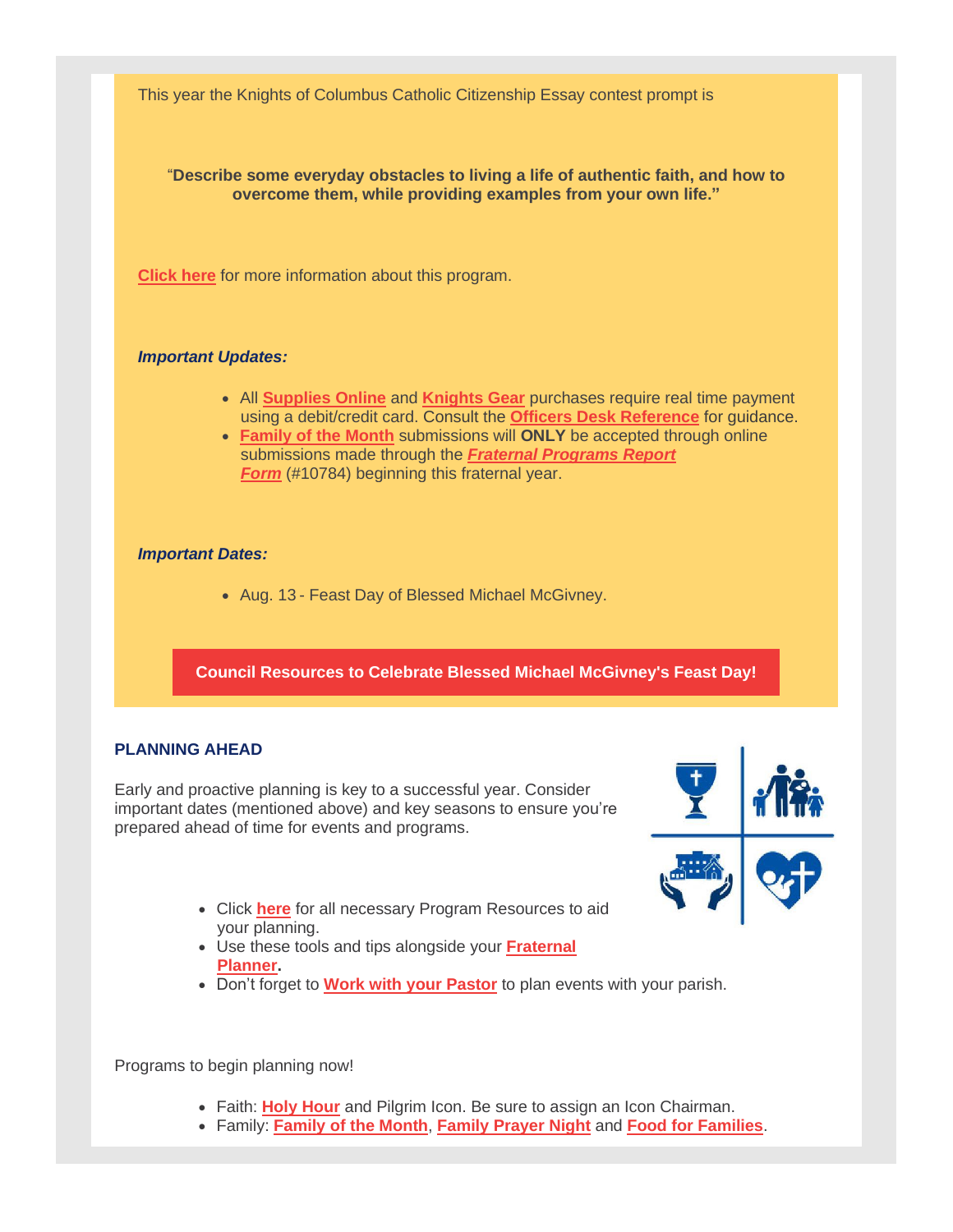- Community: **Disaster [Preparedness](https://r20.rs6.net/tn.jsp?f=001djunHhgWaR98gcM6xaU_XMhjOuer7Fq92LfOcw-2GLw3eBMc7ArgYQEInfA802V4_1G3Tef76ngP91dfdve4KU3DMzc7535J0EdeKPKVAMhv6_bUaFrVrkyf0sw5ztxVT4QCGfLsWAEonY1F9QVwcNgoYxzMFJhjnn3KSUpCiD4DxaDcu6b_r2oqH5Y5-yz4rpyV_qBaIZo3qFXIgh0t2MfL6NIwFGYKJowiVrLCEy71Abwym78lqXsQ9NDwiEdjLXRRLdkTok9uAQMeBzIJy_6cnfRY8MpaMpAa-YLOQS6ZcuVqGdOqWOz2h4T-FjcwNXnEuB6b1Agdq76bfT4_G45KcdlFE5NxbCDnbYfAMul8eKAmMgpa8g==&c=68y_ZefG7ZpqpivhuyWVU7KAMy3ACg7PC45h7gEZc-U1mIEJ3yGwwg==&ch=qMiwcS23nsGgzbcGQ74VLohTXS_GsEumlApKwQIhXIBYKaovHgU5FA==)**, **[Coats](https://r20.rs6.net/tn.jsp?f=001djunHhgWaR98gcM6xaU_XMhjOuer7Fq92LfOcw-2GLw3eBMc7ArgYQEInfA802V4uE_V1uAbDz2DCdKxIevKzC1U2Ipe8WZrrEFZhBHKN0cRVwOE3TYl5uXoa8XYzMz7aRfQ9BV2cHlZHnxN-_vWAM1CIuwrppFhZXlqizAiJBoWu-Lxw-B4Lcflsor6dQsIRoN7FvnRRSJ5MWzchS1ySjXRSP1IiWM2TEYeOZ4OzX9cdzr1DpkurRMbYWfK9nm1kCxJ0gRz6zbg6xjiNfIeFPenUVQFyrYQYnZ-0qhyTMdzBT7cQPmbRxDPcaWUEzI9eQku-qRJTp48QcBAwDL2Eb94jnx6OqT-T9-8goqDDAs=&c=68y_ZefG7ZpqpivhuyWVU7KAMy3ACg7PC45h7gEZc-U1mIEJ3yGwwg==&ch=qMiwcS23nsGgzbcGQ74VLohTXS_GsEumlApKwQIhXIBYKaovHgU5FA==) for Kids**, **Global [Wheelchair](https://r20.rs6.net/tn.jsp?f=001djunHhgWaR98gcM6xaU_XMhjOuer7Fq92LfOcw-2GLw3eBMc7ArgYQEInfA802V4soCNNGveTNoqLd44_vH2sXPY8S778HZq4vSZM6mtzjMKa8-DGWCW2e7Li3XcKiv4dmta4BN2anP0Ggk9iwIKWL5NSC0xZDjT_2WfWGnAO7OVpvCsduzBIuVBO0mpA039Odv46A4QVbdJlGQZXXz9l2MK9MNZjTz0dnVyZ9SZWas3VcEpVpzAxnOKKS_XXMsH6yOUw5ZbYe5E-wzJn5HGirnRpPgosWpbWWJXWv_8yWXde_t4LmZT6Fwo25K4YToVENLV8Dw2xa1sXh91uEPPg2J_x5JuCrs5WAFmEdmr13QQpV0OXNHsr_1rnvHeKSQY&c=68y_ZefG7ZpqpivhuyWVU7KAMy3ACg7PC45h7gEZc-U1mIEJ3yGwwg==&ch=qMiwcS23nsGgzbcGQ74VLohTXS_GsEumlApKwQIhXIBYKaovHgU5FA==) [Mission](https://r20.rs6.net/tn.jsp?f=001djunHhgWaR98gcM6xaU_XMhjOuer7Fq92LfOcw-2GLw3eBMc7ArgYQEInfA802V4soCNNGveTNoqLd44_vH2sXPY8S778HZq4vSZM6mtzjMKa8-DGWCW2e7Li3XcKiv4dmta4BN2anP0Ggk9iwIKWL5NSC0xZDjT_2WfWGnAO7OVpvCsduzBIuVBO0mpA039Odv46A4QVbdJlGQZXXz9l2MK9MNZjTz0dnVyZ9SZWas3VcEpVpzAxnOKKS_XXMsH6yOUw5ZbYe5E-wzJn5HGirnRpPgosWpbWWJXWv_8yWXde_t4LmZT6Fwo25K4YToVENLV8Dw2xa1sXh91uEPPg2J_x5JuCrs5WAFmEdmr13QQpV0OXNHsr_1rnvHeKSQY&c=68y_ZefG7ZpqpivhuyWVU7KAMy3ACg7PC45h7gEZc-U1mIEJ3yGwwg==&ch=qMiwcS23nsGgzbcGQ74VLohTXS_GsEumlApKwQIhXIBYKaovHgU5FA==)** and **Catholic [Citizenship](https://r20.rs6.net/tn.jsp?f=001djunHhgWaR98gcM6xaU_XMhjOuer7Fq92LfOcw-2GLw3eBMc7ArgYVUAmNYlaHeVABEdE5t9FkJ5EJ74x39z_G74jw71wGJSdWPP-55F_7PYjm4GWzELmUnXl9POBCQIfYPTLK41mMLM5NWeoZUBPHNy0ewSNtqLR22aocHY8kfFhXTy9-GsR_avwKgRBRSuWSTVQFZYjk9qOQWdn0yTcZyAUFOG9XTODWBpPxBkA3i2BJiAoQ2fTZPVNdgDcnwoLHv8rZQR1OTSP4XlN5r3vjBcyBY2FX7Toh2zjqIOlMFmkKC2CR5hhFAfDQ-HtIMKN5yTLQ3-GHhG1fvjLC3843uNE_HTkuLrZQOfHaFNmoWBPGipBhJz1w==&c=68y_ZefG7ZpqpivhuyWVU7KAMy3ACg7PC45h7gEZc-U1mIEJ3yGwwg==&ch=qMiwcS23nsGgzbcGQ74VLohTXS_GsEumlApKwQIhXIBYKaovHgU5FA==) Essay**.
- Life: **Mass for People with [Special](https://r20.rs6.net/tn.jsp?f=001djunHhgWaR98gcM6xaU_XMhjOuer7Fq92LfOcw-2GLw3eBMc7ArgYQEInfA802V4PRvOie9IxAkPkf48pUp5CiOTxVoBSrIHlxs4RrCnRK93Gh4ZsPT8teJcddfOxKMbyAM_FTy2uC108rn_idehsybMd-5kM1vrxuZ6czqFXF9q9ML0SCFGCqRDRtoURwd0f9jAhXn5Rs2mXqZcvGS--7KoJi0GJivBY7eU69yTTssQpF8XmxDGDOuCAL20YZyygevyDZA_j4lYvgeUGpNY0-sIXd7kOEQub2GdkVTUh1hp4JhOMHhNy1IOCJTHT9XaOQAPjhMOUMbWy8T29y_LRspcjxO_3pPM1xUa_nvtJUOqJI36mRqO9jGbwAZuRu-j&c=68y_ZefG7ZpqpivhuyWVU7KAMy3ACg7PC45h7gEZc-U1mIEJ3yGwwg==&ch=qMiwcS23nsGgzbcGQ74VLohTXS_GsEumlApKwQIhXIBYKaovHgU5FA==) Needs** and **[Novena](https://r20.rs6.net/tn.jsp?f=001djunHhgWaR98gcM6xaU_XMhjOuer7Fq92LfOcw-2GLw3eBMc7ArgYQEInfA802V4l3SB3Z5_LyOcGmokXUsLZ80zDa7Na9-OgkSYs4F0DlmyEgqrdbUPP-DqhoLKxVaBMDKgxGvmUABrRjLuWxNjdqCxqu6iL5pZLPow4WtySiKLMOSzCuq4m8pTGuF8Uhu0qAwk0C1gvgmSbYey9K2xRgPz8sOa_Mgr88Ao0grbhg9GNYfgUjIAb_W5tLY8VMjrvGof6xxzZKGnL11vgFVAV5Jr2cbDHm70hpR_jI4yBfXJx1uifobD64j9vf2L0VjeHA2q255Hc7OJTLdxGliRLRrjTs4466_V&c=68y_ZefG7ZpqpivhuyWVU7KAMy3ACg7PC45h7gEZc-U1mIEJ3yGwwg==&ch=qMiwcS23nsGgzbcGQ74VLohTXS_GsEumlApKwQIhXIBYKaovHgU5FA==) for Life**.

For important dates, action items and resources, visit our Overview and Highlights page **[here](https://r20.rs6.net/tn.jsp?f=001djunHhgWaR98gcM6xaU_XMhjOuer7Fq92LfOcw-2GLw3eBMc7ArgYXvAx_fJew2q8RCukohbwKMFLEfGz55WbxT1gQjakzSvQcC_wcV77awv8pIZGFi0v4rejytTPPyPNwte2Kw2XXd0Do7abIctL24rFzg9EE478_UkrdVg85Ulr3pNojf4cGSxyPAMLC0heGPtue0NH42kCNZ5a8EyAEk7Jpxb3pgm4LHbQts_e6iZhcZHUyGeZK4rbvssgbt2K31jilLzCg6JmSE-5-iQHeqDWQa1cWpZoFIDJzIRbcVBm7yiGUVfyb6rd5dmcrZS6e-jwM8ziKpD9tyRGljFBSkPxu-N-HQ08l_ZAO9EMnXMeUTCEkqknw==&c=68y_ZefG7ZpqpivhuyWVU7KAMy3ACg7PC45h7gEZc-U1mIEJ3yGwwg==&ch=qMiwcS23nsGgzbcGQ74VLohTXS_GsEumlApKwQIhXIBYKaovHgU5FA==)**.

# **Membership Growth**

## **Free Online Membership with Promo Code "MCGIVNEY2020"**

Invite men to join the Order online at kofc.org/joinus and use promo code MCGIVNEY2020 for one year of free membership. Once they join online, invite them to council programs and events and ask them to join your council.

## **What is Online Membership?**

Online Membership is a way for men to join the Knights of Columbus online. Once they join, these men are nurtured in the ways of the Knights of Columbus and can be recruited to transfer to your council. Additionally, your council could decide to use online membership as the way for men to join your council instead of the traditional Form 100. To learn more about online membership, **watch this short [video.](https://r20.rs6.net/tn.jsp?f=001djunHhgWaR98gcM6xaU_XMhjOuer7Fq92LfOcw-2GLw3eBMc7ArgYQEInfA802V4a9bwx6MfQuq1csbpP07fuKp5bnGiLP_8ld1kTvOrEdQpc4OMNRTeQz-Vt6PnaCteeQLDL_TkEzBCTaapIYiAe-_cOlGkQkY92HiBMLTrcDPztkPjAVd6zZ7ikAUbzmlAcunFbyJ6w8gZXuuaOyDs8PslDjmR6NaAQY1scHKWE8RPkwyTkaNmQic_keuJ2MYT8XwpGlo0Vfo-dizVh9_nGA==&c=68y_ZefG7ZpqpivhuyWVU7KAMy3ACg7PC45h7gEZc-U1mIEJ3yGwwg==&ch=qMiwcS23nsGgzbcGQ74VLohTXS_GsEumlApKwQIhXIBYKaovHgU5FA==)**

## **How does the Online Join Process Work?**

Joining online is quick and easy, especially when using the promo code MCGIVNEY2020. Want to learn more about the process so that you can help prospects complete the online form? **Watch this [tutorial](https://r20.rs6.net/tn.jsp?f=001djunHhgWaR98gcM6xaU_XMhjOuer7Fq92LfOcw-2GLw3eBMc7ArgYQEInfA802V4HaK8LKba4iw-08TmY1bWpDCc_-ru9D5ZI2lud-kobUL8Rp_plNKP6y41yRKFmikL0_TAIiqRFdkz0_AEjbGl1wXrtzp9eOvMjkTiBNX5cKX0ho33zMktWeUxoo4flJnX0k8ANV7yS1pE8BLLbwkaOM_zT7ij7UDcVMNbb9pKDjK7TE3HzHK7wQBxNg7HaTkOrAfKBd0nl1z5GwiO6b3uJ4ofFEjoV9xBi_WMXegiA0E=&c=68y_ZefG7ZpqpivhuyWVU7KAMy3ACg7PC45h7gEZc-U1mIEJ3yGwwg==&ch=qMiwcS23nsGgzbcGQ74VLohTXS_GsEumlApKwQIhXIBYKaovHgU5FA==) video.**

## **Transferring Online Members to Your Council**

Once a man joins online, he will be assigned to a council's prospect tab – either based on his council preference or based on his address and parish. You should review prospects on this list regularly and reach out to them to see if they are interested in council membership. **[Watch](https://r20.rs6.net/tn.jsp?f=001djunHhgWaR98gcM6xaU_XMhjOuer7Fq92LfOcw-2GLw3eBMc7ArgYQEInfA802V4MvOihSaRdwQh76MaxvNWbSQwuciFAuCavLnsJkCIu1Voit7-xtAzZUL3DEzjDeg6usFiB0eGfmWLoCeB4pY_8jYq3-r4_zAf7nAIv_sr15fTnaQ7-SaNS-h4KWeXfGVfauF3Dv6KB71YmydWVOm5wL9T3-hwdOwAKBOymQd_wWcP9NMfV_e-rh9mS2PxBihT6cZG1Ci3F3b8uMgwItSPKojeP_-GTBPSd0MBLOMqtg8=&c=68y_ZefG7ZpqpivhuyWVU7KAMy3ACg7PC45h7gEZc-U1mIEJ3yGwwg==&ch=qMiwcS23nsGgzbcGQ74VLohTXS_GsEumlApKwQIhXIBYKaovHgU5FA==) this video** on using the prospect tab to transfer men to your council.

# **District Deputy Corner**





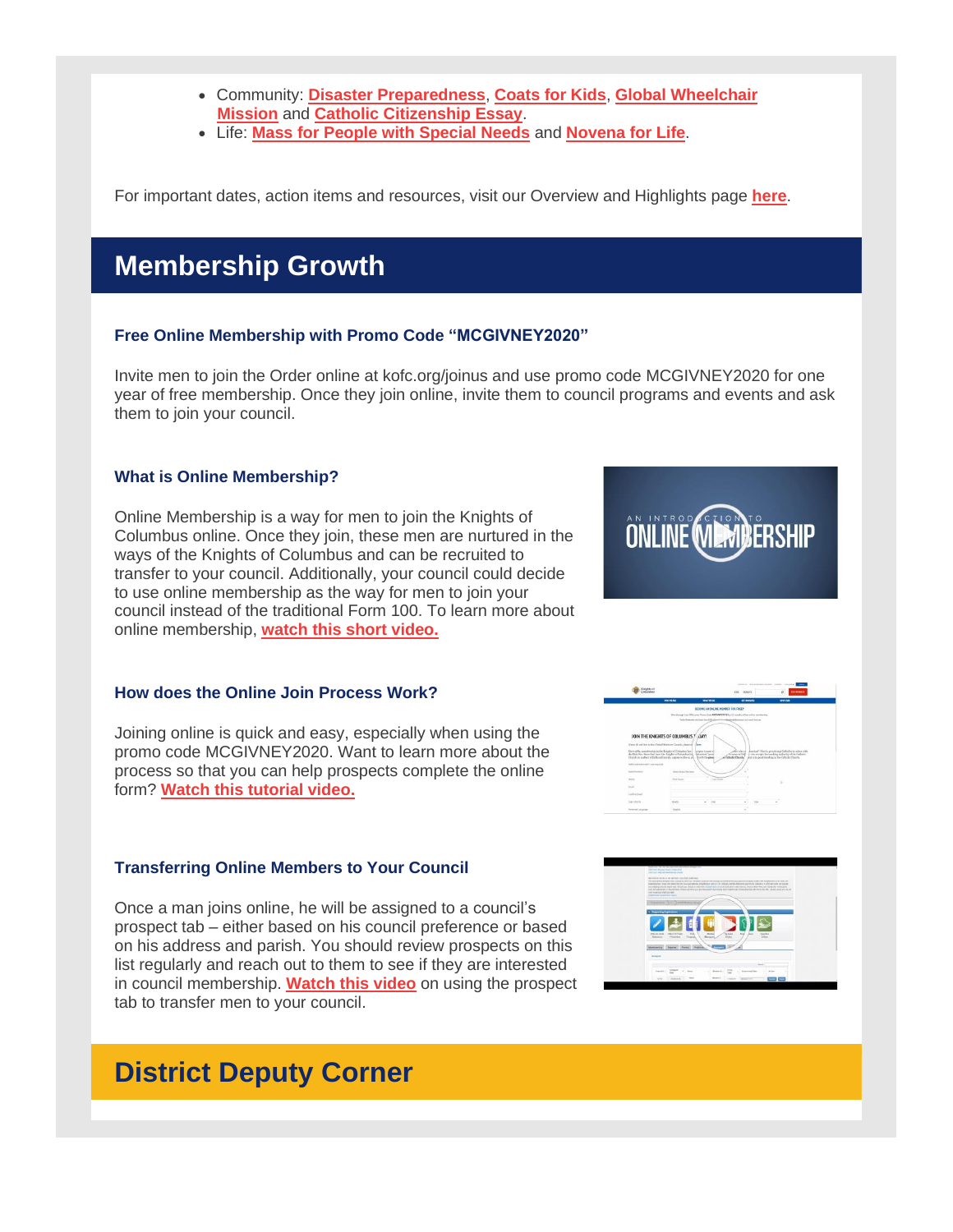- Work with your councils to schedule at least one **[Exemplification](https://r20.rs6.net/tn.jsp?f=001djunHhgWaR98gcM6xaU_XMhjOuer7Fq92LfOcw-2GLw3eBMc7ArgYQEInfA802V4Mniql9PYTBJrPr6wb-JmE-GJyxLr5lD2MLUA930_34S4MEoH0wH6EctefYLyFFj9La0h43iSkpvpf2b6OyvgpZMen8wKYBb1etoLHe53hSoM6spu-ZCAvolQAW3qacoVLDROa1zwiuWLPcg-gcNE7ERtYSyxaP9G__zCiMX67xwCGoRMGGNff4-ePgyu_it7IQNBoDDN4IvJyj64yCXFpVaGcEv11t-TjI2V6IQ0RFndQtMffIKrbt_KYlnfv4sjQHPxQfDOxu_aCgoS3ya1Kw==&c=68y_ZefG7ZpqpivhuyWVU7KAMy3ACg7PC45h7gEZc-U1mIEJ3yGwwg==&ch=qMiwcS23nsGgzbcGQ74VLohTXS_GsEumlApKwQIhXIBYKaovHgU5FA==) of Charity, Unity, and [Fraternity](https://r20.rs6.net/tn.jsp?f=001djunHhgWaR98gcM6xaU_XMhjOuer7Fq92LfOcw-2GLw3eBMc7ArgYQEInfA802V4Mniql9PYTBJrPr6wb-JmE-GJyxLr5lD2MLUA930_34S4MEoH0wH6EctefYLyFFj9La0h43iSkpvpf2b6OyvgpZMen8wKYBb1etoLHe53hSoM6spu-ZCAvolQAW3qacoVLDROa1zwiuWLPcg-gcNE7ERtYSyxaP9G__zCiMX67xwCGoRMGGNff4-ePgyu_it7IQNBoDDN4IvJyj64yCXFpVaGcEv11t-TjI2V6IQ0RFndQtMffIKrbt_KYlnfv4sjQHPxQfDOxu_aCgoS3ya1Kw==&c=68y_ZefG7ZpqpivhuyWVU7KAMy3ACg7PC45h7gEZc-U1mIEJ3yGwwg==&ch=qMiwcS23nsGgzbcGQ74VLohTXS_GsEumlApKwQIhXIBYKaovHgU5FA==)** per month in the district. Share the schedule with all your councils.
- Work with your Field Agent to schedule a district wide **[Fraternal](https://r20.rs6.net/tn.jsp?f=001djunHhgWaR98gcM6xaU_XMhjOuer7Fq92LfOcw-2GLw3eBMc7ArgYQEInfA802V4WgQ6SP2TAiyT4a2HmDnoP_el2ssMyM5oIt1BvCEdPlUdGFdUYgc-cA5saC7NSj2xmhrrywRnH_bBaeDwS7SG89revKXaxYwqLzK0gKBkTUJ4qrnns9JABoeKt23Q_ecNe1FrNgjnUtAIQitOKy25s-OhdFuV_xLt_mGnQFbYFhHTxDHMUiCc0thwfDoCLRvNWEhXnG1aFvESIa_hXtPdFdnrb_WKHFLw1jr2wKDmpNCmcv89LiA5ewDui5ghkq8ou-8G8-dr1xBJnExz41FfYw==&c=68y_ZefG7ZpqpivhuyWVU7KAMy3ACg7PC45h7gEZc-U1mIEJ3yGwwg==&ch=qMiwcS23nsGgzbcGQ74VLohTXS_GsEumlApKwQIhXIBYKaovHgU5FA==) Benefit Seminar** in the fall. All councils should promote attendance.
- Continue providing extra support to those councils working through the **[COVID](https://r20.rs6.net/tn.jsp?f=001djunHhgWaR98gcM6xaU_XMhjOuer7Fq92LfOcw-2GLw3eBMc7ArgYaAbualkcU3Fem4bGoVvaZNi2DTCd1YWY6-oYHZqWkpcsHPQlOzrxxHyrzjgSVuOIHF5tPAlDEvEjuhCkWMqBUOMfB0yV4sRYJ6TCtZFMpYw76PCQbtn90BSRS15cIVgCKgmlhnFslxk6c7_cDCW1pI4pXLnmFCl0LDJIFGDX5JewpcKB0_knd7P5M4CiKHizsEl6FNPKss9Sqw7LdoZ8fZLRB9dagoR3iQo06yDPjbuX-9WoYTMK5E1pdH-O1xvdeq_Ozlk55L4D27RW-oV17jCFGMJwGKwAMifRj6d2ULj6vesiAyzlh0=&c=68y_ZefG7ZpqpivhuyWVU7KAMy3ACg7PC45h7gEZc-U1mIEJ3yGwwg==&ch=qMiwcS23nsGgzbcGQ74VLohTXS_GsEumlApKwQIhXIBYKaovHgU5FA==) [Recovery](https://r20.rs6.net/tn.jsp?f=001djunHhgWaR98gcM6xaU_XMhjOuer7Fq92LfOcw-2GLw3eBMc7ArgYaAbualkcU3Fem4bGoVvaZNi2DTCd1YWY6-oYHZqWkpcsHPQlOzrxxHyrzjgSVuOIHF5tPAlDEvEjuhCkWMqBUOMfB0yV4sRYJ6TCtZFMpYw76PCQbtn90BSRS15cIVgCKgmlhnFslxk6c7_cDCW1pI4pXLnmFCl0LDJIFGDX5JewpcKB0_knd7P5M4CiKHizsEl6FNPKss9Sqw7LdoZ8fZLRB9dagoR3iQo06yDPjbuX-9WoYTMK5E1pdH-O1xvdeq_Ozlk55L4D27RW-oV17jCFGMJwGKwAMifRj6d2ULj6vesiAyzlh0=&c=68y_ZefG7ZpqpivhuyWVU7KAMy3ACg7PC45h7gEZc-U1mIEJ3yGwwg==&ch=qMiwcS23nsGgzbcGQ74VLohTXS_GsEumlApKwQIhXIBYKaovHgU5FA==) Program**. Share your successes with **[fraternalmission@kofc.org](mailto:fraternalmission@kofc.org)**.

## **Council Officer Corner**

## **Grand Knight**

- Make sure your council has submitted the *Report of [Officers](https://r20.rs6.net/tn.jsp?f=001djunHhgWaR98gcM6xaU_XMhjOuer7Fq92LfOcw-2GLw3eBMc7ArgYQEInfA802V4nCLVwKuAu53t7dKU7WE9o45ZsudwjXSAXV_QSGpECA3ETgl3hHPtBySFpJzDW92J3Pj0QY9-q4L27La7av7-CrXLph483w32kNXpE3ShS-IFSMTnGrTW2lzxzl-aKCuDTM_HaJqUSlMM9Ws4Pj9W2JUDTjU8jpwfp0lrkM1b4kTvOOVOK1X9PcpTzdUaBXmove-r3o9wpn2kvX0phR82BPrpv65EGT_ZK63bvtvXIHH6-nfjIFrj7w==&c=68y_ZefG7ZpqpivhuyWVU7KAMy3ACg7PC45h7gEZc-U1mIEJ3yGwwg==&ch=qMiwcS23nsGgzbcGQ74VLohTXS_GsEumlApKwQIhXIBYKaovHgU5FA==) Chosen for the [Term](https://r20.rs6.net/tn.jsp?f=001djunHhgWaR98gcM6xaU_XMhjOuer7Fq92LfOcw-2GLw3eBMc7ArgYQEInfA802V4nCLVwKuAu53t7dKU7WE9o45ZsudwjXSAXV_QSGpECA3ETgl3hHPtBySFpJzDW92J3Pj0QY9-q4L27La7av7-CrXLph483w32kNXpE3ShS-IFSMTnGrTW2lzxzl-aKCuDTM_HaJqUSlMM9Ws4Pj9W2JUDTjU8jpwfp0lrkM1b4kTvOOVOK1X9PcpTzdUaBXmove-r3o9wpn2kvX0phR82BPrpv65EGT_ZK63bvtvXIHH6-nfjIFrj7w==&c=68y_ZefG7ZpqpivhuyWVU7KAMy3ACg7PC45h7gEZc-U1mIEJ3yGwwg==&ch=qMiwcS23nsGgzbcGQ74VLohTXS_GsEumlApKwQIhXIBYKaovHgU5FA==)* **[\(#185\)](https://r20.rs6.net/tn.jsp?f=001djunHhgWaR98gcM6xaU_XMhjOuer7Fq92LfOcw-2GLw3eBMc7ArgYQEInfA802V4nCLVwKuAu53t7dKU7WE9o45ZsudwjXSAXV_QSGpECA3ETgl3hHPtBySFpJzDW92J3Pj0QY9-q4L27La7av7-CrXLph483w32kNXpE3ShS-IFSMTnGrTW2lzxzl-aKCuDTM_HaJqUSlMM9Ws4Pj9W2JUDTjU8jpwfp0lrkM1b4kTvOOVOK1X9PcpTzdUaBXmove-r3o9wpn2kvX0phR82BPrpv65EGT_ZK63bvtvXIHH6-nfjIFrj7w==&c=68y_ZefG7ZpqpivhuyWVU7KAMy3ACg7PC45h7gEZc-U1mIEJ3yGwwg==&ch=qMiwcS23nsGgzbcGQ74VLohTXS_GsEumlApKwQIhXIBYKaovHgU5FA==) [and](https://r20.rs6.net/tn.jsp?f=001djunHhgWaR98gcM6xaU_XMhjOuer7Fq92LfOcw-2GLw3eBMc7ArgYQEInfA802V4nCLVwKuAu53t7dKU7WE9o45ZsudwjXSAXV_QSGpECA3ETgl3hHPtBySFpJzDW92J3Pj0QY9-q4L27La7av7-CrXLph483w32kNXpE3ShS-IFSMTnGrTW2lzxzl-aKCuDTM_HaJqUSlMM9Ws4Pj9W2JUDTjU8jpwfp0lrkM1b4kTvOOVOK1X9PcpTzdUaBXmove-r3o9wpn2kvX0phR82BPrpv65EGT_ZK63bvtvXIHH6-nfjIFrj7w==&c=68y_ZefG7ZpqpivhuyWVU7KAMy3ACg7PC45h7gEZc-U1mIEJ3yGwwg==&ch=qMiwcS23nsGgzbcGQ74VLohTXS_GsEumlApKwQIhXIBYKaovHgU5FA==) the** *Service Program [Personnel](https://r20.rs6.net/tn.jsp?f=001djunHhgWaR98gcM6xaU_XMhjOuer7Fq92LfOcw-2GLw3eBMc7ArgYQEInfA802V4nCLVwKuAu53t7dKU7WE9o45ZsudwjXSAXV_QSGpECA3ETgl3hHPtBySFpJzDW92J3Pj0QY9-q4L27La7av7-CrXLph483w32kNXpE3ShS-IFSMTnGrTW2lzxzl-aKCuDTM_HaJqUSlMM9Ws4Pj9W2JUDTjU8jpwfp0lrkM1b4kTvOOVOK1X9PcpTzdUaBXmove-r3o9wpn2kvX0phR82BPrpv65EGT_ZK63bvtvXIHH6-nfjIFrj7w==&c=68y_ZefG7ZpqpivhuyWVU7KAMy3ACg7PC45h7gEZc-U1mIEJ3yGwwg==&ch=qMiwcS23nsGgzbcGQ74VLohTXS_GsEumlApKwQIhXIBYKaovHgU5FA==) Report* **[\(#365\)](https://r20.rs6.net/tn.jsp?f=001djunHhgWaR98gcM6xaU_XMhjOuer7Fq92LfOcw-2GLw3eBMc7ArgYQEInfA802V4nCLVwKuAu53t7dKU7WE9o45ZsudwjXSAXV_QSGpECA3ETgl3hHPtBySFpJzDW92J3Pj0QY9-q4L27La7av7-CrXLph483w32kNXpE3ShS-IFSMTnGrTW2lzxzl-aKCuDTM_HaJqUSlMM9Ws4Pj9W2JUDTjU8jpwfp0lrkM1b4kTvOOVOK1X9PcpTzdUaBXmove-r3o9wpn2kvX0phR82BPrpv65EGT_ZK63bvtvXIHH6-nfjIFrj7w==&c=68y_ZefG7ZpqpivhuyWVU7KAMy3ACg7PC45h7gEZc-U1mIEJ3yGwwg==&ch=qMiwcS23nsGgzbcGQ74VLohTXS_GsEumlApKwQIhXIBYKaovHgU5FA==)**. These forms are necessary to ensure access to **[Officers](https://r20.rs6.net/tn.jsp?f=001djunHhgWaR98gcM6xaU_XMhjOuer7Fq92LfOcw-2GLw3eBMc7ArgYXv-sINYw_xA_f9QGuUUSsyeDBRxKq96JO76b1c6Fz_v--amDeK6eM1XSrtrNRZ3SyFjenINGbf23JTR-0-R-ERGy_QPT7v1KfwkDNqGUtYZeHp09jqudJ7dkkKbyNSseYS8nuEmozsaEsCOFXhDTYPmCwKvoXd853rkrP2Vsd16&c=68y_ZefG7ZpqpivhuyWVU7KAMy3ACg7PC45h7gEZc-U1mIEJ3yGwwg==&ch=qMiwcS23nsGgzbcGQ74VLohTXS_GsEumlApKwQIhXIBYKaovHgU5FA==) Online**, **Safe [Environment](https://r20.rs6.net/tn.jsp?f=001djunHhgWaR98gcM6xaU_XMhjOuer7Fq92LfOcw-2GLw3eBMc7ArgYQEInfA802V4fpBC5hfZ8zV6jjo2qhmf4pluaBbLGGSiq0OUVNxuUCSJ9cFmJ9H7PXmuXHSRYnt7_nEViFTBwKE-36iWZisyk42S_EFXlfZcijND_mChnTm8B2GsMZgWIaHD60aVnCfOv6h3AscgGtoT4Yox6rvwxd1gppIU697QdjY5qkcGw7eXnUu4agl3GHXKcRTl-uQShgCsPzSdAeiosUntO7Aq0AXjsRfPFf6EfUxWtfsGCAIryHHSGXxLAA==&c=68y_ZefG7ZpqpivhuyWVU7KAMy3ACg7PC45h7gEZc-U1mIEJ3yGwwg==&ch=qMiwcS23nsGgzbcGQ74VLohTXS_GsEumlApKwQIhXIBYKaovHgU5FA==) training**, and effective communication with the Supreme Council.
- Share the **Program Forms [Reference](https://r20.rs6.net/tn.jsp?f=001djunHhgWaR98gcM6xaU_XMhjOuer7Fq92LfOcw-2GLw3eBMc7ArgYQEInfA802V4WPfEZrrsP1vESbr3cwmOoudurYST_TC3qRNGcsI-cM8NJoJJZ3cUXukKKmbmPvwGus_klRnUm7z88VmcZptrnXD6glok9Hm8bOFdMxCIG-p4hNjvp3WDATzEquR8KuCytIVjeESh7la1mqr6w1dqbHrWYekzbd2SVvO9hFOgSAhnWI2LBiGeKrAAdSEmnLTN_n6FeYEMLZSEQw2WT1Co_JopE8Wyi0iPd3x107is6Qd8eHUPqfu6DK9aN-05iStz5oqq3UMduZN1LJgQWB6olE8HQsIjAwYDvrBQI9_32702-onwBgMN0A==&c=68y_ZefG7ZpqpivhuyWVU7KAMy3ACg7PC45h7gEZc-U1mIEJ3yGwwg==&ch=qMiwcS23nsGgzbcGQ74VLohTXS_GsEumlApKwQIhXIBYKaovHgU5FA==) Guide** with all council officers and directors. This resource provides filing instructions for every program with a link to the necessary form.
- Build a strong leadership bench by identifying future leaders of your council, empowering them to run initiatives, and mentoring them on fraternal operations.
- Did you know the Knights of Columbus has a **[Facebook](https://r20.rs6.net/tn.jsp?f=001djunHhgWaR98gcM6xaU_XMhjOuer7Fq92LfOcw-2GLw3eBMc7ArgYcYyIpIDUkgm917tfjhJ6YxG-GBlNo8zDH_yXCNn01d_Y1-xs6vqEgpXYL0IUg57VeH0I_NUdpQD8Qcpt5sc5UgzwZQRO3xinE3emQOMKsfSqooKwyHIvVY=&c=68y_ZefG7ZpqpivhuyWVU7KAMy3ACg7PC45h7gEZc-U1mIEJ3yGwwg==&ch=qMiwcS23nsGgzbcGQ74VLohTXS_GsEumlApKwQIhXIBYKaovHgU5FA==)** page? Be sure to like and share content on your council pages. **[Click](https://r20.rs6.net/tn.jsp?f=001djunHhgWaR98gcM6xaU_XMhjOuer7Fq92LfOcw-2GLw3eBMc7ArgYQEInfA802V4mlVvyOQmTlcVe3lykVPdLuVn_GBLrIePzlJq3OFEWhnwcegeoOM5h8V6BB1Simg5WgHeA5z4HxuAP6uD7ZgvqDDyrUIeJx1j1lfX_GgyYF7uMl1mogIy1cuRrHrGBgzx5uDAwPn9PDuIOUn6jeEFcbCeA8MOGwEZfJc6_mc8Aoc5HBlv-nryKMB--OA-HnhGFk5UKLnHTLbo2mhTxxYmhQ-cMjs0GpnoEMOQSyi5uXoC2-D4R5fUU9tKXpfJSQgoue6M_oBBSJikcr2inCGGPk-EsmFY72ud087T8pgbzZeu5BmB4DTiatJYemiJmDzRVqw6RxaGyUFp1eWjW9y85Q==&c=68y_ZefG7ZpqpivhuyWVU7KAMy3ACg7PC45h7gEZc-U1mIEJ3yGwwg==&ch=qMiwcS23nsGgzbcGQ74VLohTXS_GsEumlApKwQIhXIBYKaovHgU5FA==) here** for more information about using social media to promote the Knights of Columbus.

## **Financial Secretary**

• If a new member attends an Exemplification of Charity, Unity, and Fraternity yet shows up on the council roster as a first degree member, you can correct the member's record by updating the second and third degree dates in **[Member](https://r20.rs6.net/tn.jsp?f=001djunHhgWaR98gcM6xaU_XMhjOuer7Fq92LfOcw-2GLw3eBMc7ArgYdcoJUM0Fp-yDqHZqZ3raIBaq1rftkdweggJrjp2OP91SUtRNZOPIQgTA41iz-XQsN9Gm0wNb0I4QncwRXlGzQFw_afxi5AYADfE5Khu9yCA5QWJb5gEoO2CaYnchaeqAaGXJWbW3c9_QSCPyW037oNwpNAHG9osTW9HguEnaMNML4fxboT4snw=&c=68y_ZefG7ZpqpivhuyWVU7KAMy3ACg7PC45h7gEZc-U1mIEJ3yGwwg==&ch=qMiwcS23nsGgzbcGQ74VLohTXS_GsEumlApKwQIhXIBYKaovHgU5FA==) [Management](https://r20.rs6.net/tn.jsp?f=001djunHhgWaR98gcM6xaU_XMhjOuer7Fq92LfOcw-2GLw3eBMc7ArgYdcoJUM0Fp-yDqHZqZ3raIBaq1rftkdweggJrjp2OP91SUtRNZOPIQgTA41iz-XQsN9Gm0wNb0I4QncwRXlGzQFw_afxi5AYADfE5Khu9yCA5QWJb5gEoO2CaYnchaeqAaGXJWbW3c9_QSCPyW037oNwpNAHG9osTW9HguEnaMNML4fxboT4snw=&c=68y_ZefG7ZpqpivhuyWVU7KAMy3ACg7PC45h7gEZc-U1mIEJ3yGwwg==&ch=qMiwcS23nsGgzbcGQ74VLohTXS_GsEumlApKwQIhXIBYKaovHgU5FA==)**.

## **Knights Gear Custom Council Ordering**

**Knights Gear has expanded it's offerings to now include items that can be personalized exclusively for your local council!**

Include your Council's Name, Number, City & State on items like: